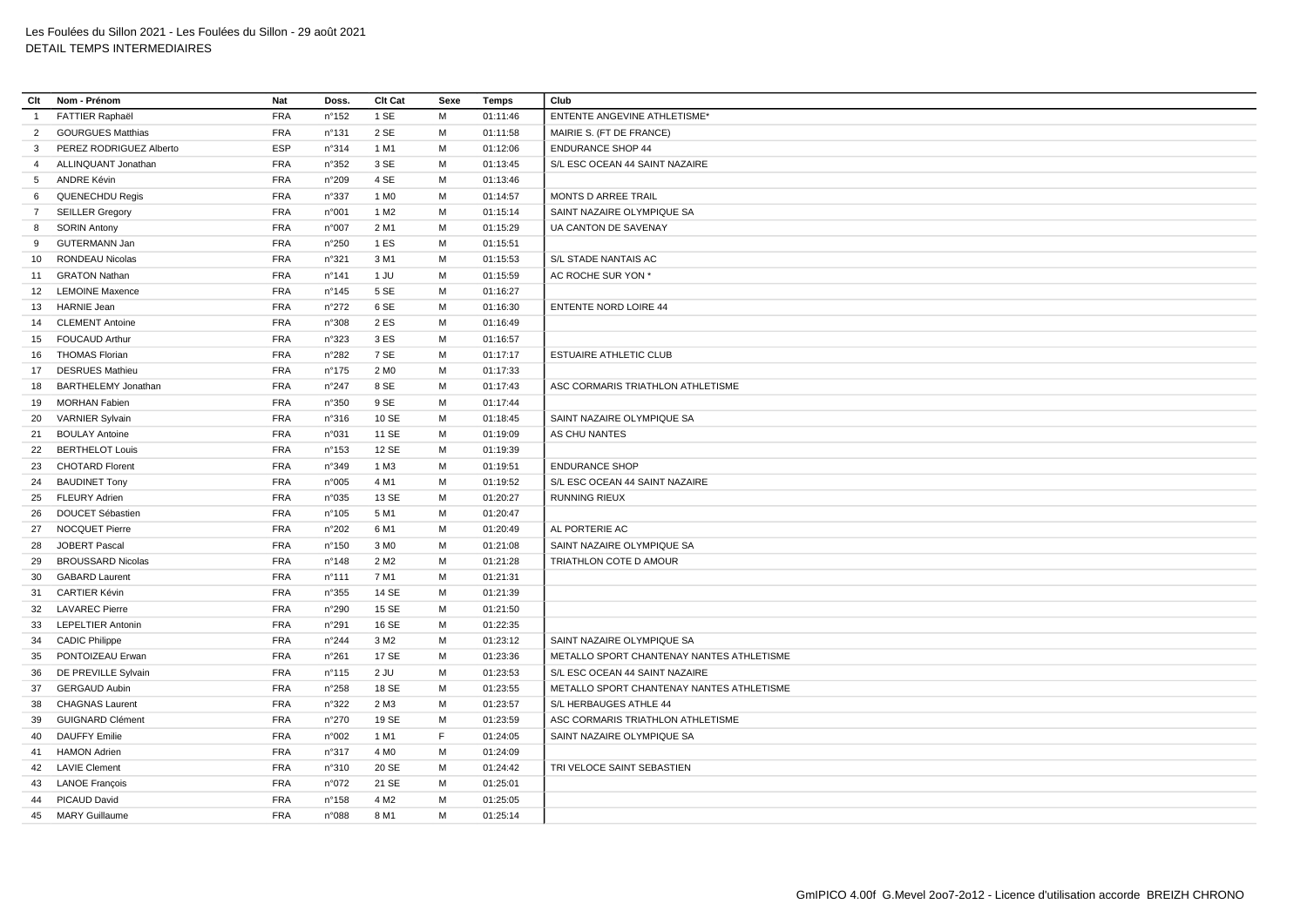| Clt | Nom - Prénom               | Nat        | Doss.           | Clt Cat           | Sexe | Temps    | Club                              |
|-----|----------------------------|------------|-----------------|-------------------|------|----------|-----------------------------------|
| 46  | <b>GRANGEON Emmanuel</b>   | <b>FRA</b> | n°207           | 5 M <sub>0</sub>  | M    | 01:26:06 |                                   |
| 47  | <b>GUHEL Romain</b>        | <b>FRA</b> | n°195           | 9 M1              | M    | 01:26:24 | S/L RCN SAINTE LUCE               |
| 48  | <b>GUERIF Séverine</b>     | <b>FRA</b> | n°222           | 1 M <sub>2</sub>  | F    | 01:27:03 | TRIATHLON SPORT COUERONNAIS       |
| 49  | <b>BERSON Antoine</b>      | <b>FRA</b> | n°011           | 6 M <sub>0</sub>  | M    | 01:27:11 | AS BOUGUENAIS REZE                |
| 50  | <b>BARRON Thomas</b>       | <b>FRA</b> | n°122           | 7 M <sub>0</sub>  | M    | 01:27:24 | <b>SC ORVAULT</b>                 |
| 51  | <b>TESKOS Alkiviadis</b>   | GRC        | n°069           | 22 SE             | M    | 01:27:41 | <b>MYATHLETE</b>                  |
| 52  | <b>LAVOLEE Samuel</b>      | <b>FRA</b> | n°353           | 5 M <sub>2</sub>  | M    | 01:27:55 | S/L STADE NANTAIS AC              |
| 53  | <b>MOCQUARD Dominique</b>  | <b>FRA</b> | n°098           | 1 M4              | м    | 01:28:26 | S/L COTE DE JADE ATHLETIC CLUB    |
| 54  | RONDINEAU Arnaud           | <b>FRA</b> | n°288           | 23 SE             | M    | 01:28:29 |                                   |
| 55  | <b>PLANCON Luc</b>         | <b>FRA</b> | n°068           | 10 M1             | м    | 01:28:53 | RACING CLUB NANTAIS *             |
| 56  | <b>GRIPPAY Yoann</b>       | <b>FRA</b> | $n^{\circ}274$  | 8 MO              | M    | 01:28:59 | TRIATHLON SPORT COUERONNAIS       |
|     | 57 LE GALL Olivier         | FRA        | n°278           | 11 M1             | M    | 01:28:59 | <b>TSC</b>                        |
| 58  | RICHOMME Jean-pierre       | <b>FRA</b> | n°257           | 1 M6              | м    | 01:29:10 |                                   |
| 59  | <b>MENARD Brian</b>        | <b>FRA</b> | n°253           | 24 SE             | M    | 01:29:17 |                                   |
| 60  | PINEAU Benjamin            | <b>FRA</b> | n°073           | 25 SE             | M    | 01:29:32 |                                   |
| 61  | <b>BOMAL Vincent</b>       | <b>FRA</b> | n°205           | 26 SE             | M    | 01:29:34 | <b>UC DONGEOISE</b>               |
| 62  | <b>CROCI Théo</b>          | FRA        | n°224           | 27 SE             | M    | 01:30:01 |                                   |
| 63  | <b>DERIBLE Manuel</b>      | <b>FRA</b> | n°204           | 9 M <sub>0</sub>  | M    | 01:30:44 | ASC CORMARIS TRIATHLON ATHLETISME |
| 64  | <b>PIAT Louis</b>          | FRA        | $n^{\circ}$ 155 | 28 SE             | M    | 01:30:51 |                                   |
| 65  | <b>BOSSIERE Christophe</b> | <b>FRA</b> | n°049           | 6 M <sub>2</sub>  | M    | 01:31:13 |                                   |
| 66  | <b>TARDIVEL Kevin</b>      | <b>FRA</b> | n°066           | 29 SE             | м    | 01:31:16 |                                   |
| 67  | <b>VINET Romain</b>        | <b>FRA</b> | n°058           | 10 M <sub>0</sub> | M    | 01:31:17 |                                   |
| 68  | <b>GUTERMANN Brice</b>     | <b>FRA</b> | n°249           | 3 M3              | м    | 01:31:44 |                                   |
| 69  | <b>OGER Julien</b>         | <b>FRA</b> | $n^{\circ}$ 133 | 12 M1             | M    | 01:31:49 | <b>MACTR</b>                      |
| 70  | <b>MAHE Kevin</b>          | <b>FRA</b> | n°212           | 30 SE             | м    | 01:31:51 |                                   |
| 71  | <b>BERTHELOT Aymeric</b>   | <b>FRA</b> | n°067           | 11 M <sub>0</sub> | M    | 01:32:06 |                                   |
| 72  | <b>MACE Willy</b>          | <b>FRA</b> | n°241           | 7 M <sub>2</sub>  | M    | 01:32:14 |                                   |
| 73  | <b>PERDRIEL Frederic</b>   | FRA        | n°144           | 13 M1             | M    | 01:32:38 |                                   |
| 74  | <b>LESCAUDRON Benjamin</b> | <b>FRA</b> | n°077           | 31 SE             | M    | 01:32:38 |                                   |
| 75  | <b>BOURGEAIS Philippe</b>  | <b>FRA</b> | n°293           | 4 M3              | M    | 01:32:48 |                                   |
| 76  | <b>GUIHARD Laurent</b>     | <b>FRA</b> | n°348           | 12 M <sub>0</sub> | м    | 01:32:58 |                                   |
| 77  | <b>RICHARD Anthony</b>     | <b>FRA</b> | n°078           | 8 M <sub>2</sub>  | M    | 01:33:23 |                                   |
| 78  | <b>LEHEBEL Philippe</b>    | <b>FRA</b> | n°087           | 1 M <sub>5</sub>  | M    | 01:33:29 |                                   |
| 79  | <b>BARON Vivien</b>        | <b>FRA</b> | n°296           | 32 SE             | м    | 01:33:37 |                                   |
| 80  | ROLAIS Mickael             | <b>FRA</b> | n°012           | 14 M1             | M    | 01:33:41 |                                   |
| 81  | <b>MANGIN Hugues</b>       | <b>FRA</b> | n°319           | 9 M <sub>2</sub>  | м    | 01:33:47 |                                   |
| 82  | <b>EVAIN Alexandre</b>     | <b>FRA</b> | $n^{\circ}$ 135 | 4ES               | M    | 01:33:48 |                                   |
| 83  | <b>DUBOIS Alexandra</b>    | <b>FRA</b> | $n^{\circ}164$  | 2 M1              | F    | 01:33:48 | AL PORTERIE AC                    |
| 84  | <b>MAITRE Loic</b>         | <b>FRA</b> | n°231           | 10 M <sub>2</sub> | M    | 01:33:59 |                                   |
| 85  | <b>HERVOUET</b> Ivan       | <b>FRA</b> | n°220           | 5 M3              | M    | 01:34:24 |                                   |
| 86  | <b>GUERIN Nicolas</b>      | <b>FRA</b> | n°080           | 13 M <sub>0</sub> | м    | 01:34:33 | CLUB NAUTIQUE CASTELBRIANTAIS     |
| 87  | <b>CRUSSON Christophe</b>  | <b>FRA</b> | n°347           | 15 M1             | M    | 01:34:42 |                                   |
| 88  | <b>BILLET Nicolas</b>      | FRA        | n°311           | 33 SE             | м    | 01:34:44 |                                   |
| 89  | <b>ROYER David</b>         | <b>FRA</b> | n°033           | 16 M1             | м    | 01:34:44 |                                   |
| 90  | <b>BOUVIER Thierry</b>     | <b>FRA</b> | n°042           | 2 M4              | M    | 01:34:47 | SAINT NAZAIRE OLYMPIQUE SA        |
|     |                            |            |                 |                   |      |          |                                   |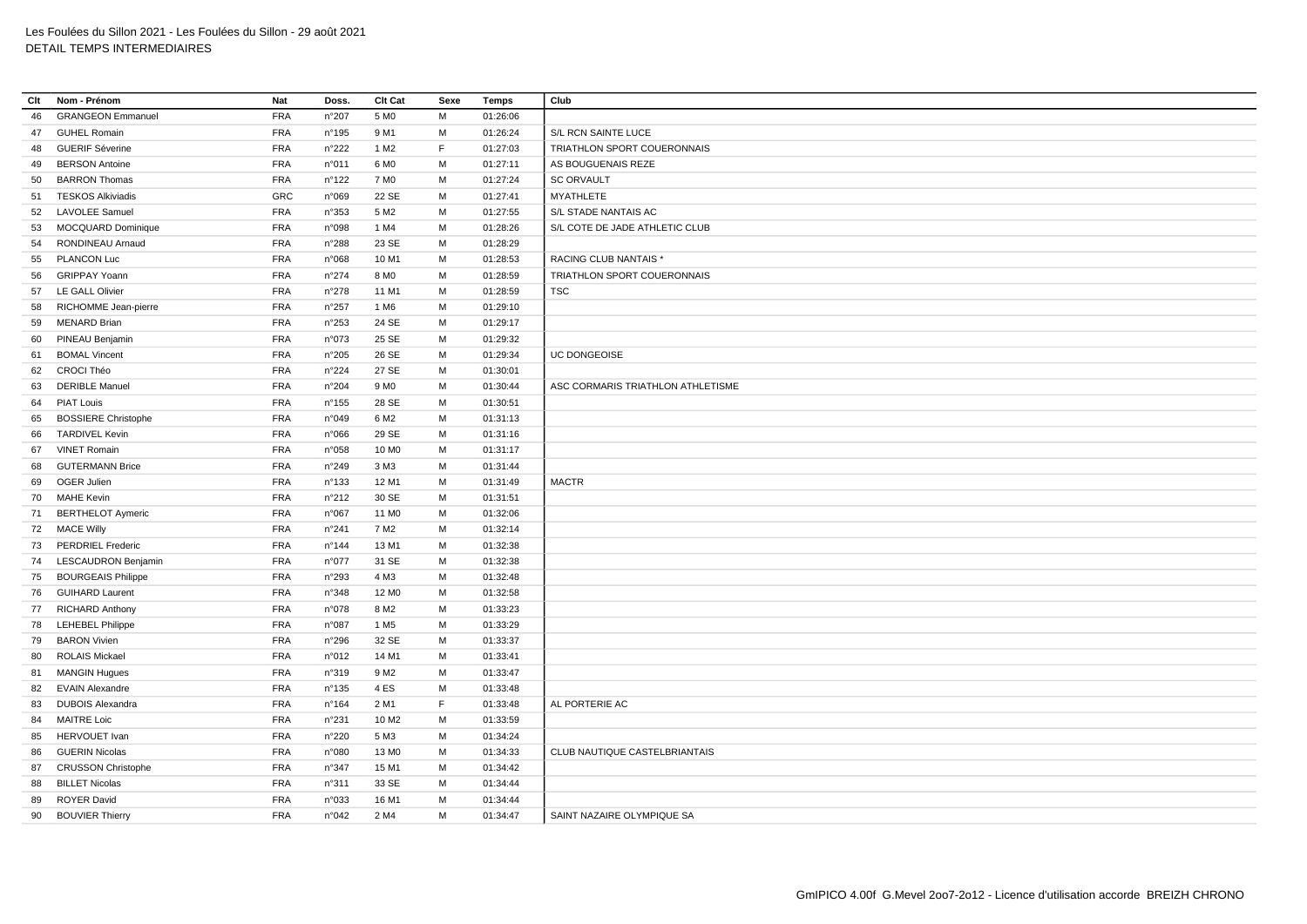| Clt | Nom - Prénom               | Nat        | Doss.           | Clt Cat           | Sexe        | Temps    | Club                                      |
|-----|----------------------------|------------|-----------------|-------------------|-------------|----------|-------------------------------------------|
| 91  | LE JALLE Jeremy            | <b>FRA</b> | n°219           | 17 M1             | M           | 01:35:09 | <b>ES COUERON</b>                         |
| 92  | <b>GUERIN Fabrice</b>      | <b>FRA</b> | n°215           | 14 M <sub>0</sub> | м           | 01:35:10 |                                           |
| 93  | <b>BIDEAU Matthieu</b>     | <b>FRA</b> | n°234           | 18 M1             | M           | 01:35:19 |                                           |
| 94  | <b>CORABOEUF Laurent</b>   | <b>FRA</b> | $n^{\circ}$ 171 | 6 M3              | M           | 01:35:45 |                                           |
| 95  | <b>BRABANT Olivier</b>     | <b>FRA</b> | n°255           | 7 M3              | м           | 01:35:59 |                                           |
| 96  | <b>MARQUANT Christophe</b> | <b>FRA</b> | n°327           | 19 M1             | M           | 01:36:06 |                                           |
| 97  | RONDINEAU Yohann           | <b>FRA</b> | n°287           | 15 M <sub>0</sub> | M           | 01:36:11 |                                           |
| 98  | <b>LEROUX Charles</b>      | <b>FRA</b> | $n^{\circ}161$  | 2 M <sub>6</sub>  | M           | 01:36:11 |                                           |
| 99  | <b>VIGNET Matthieu</b>     | <b>FRA</b> | n°266           | 16 M <sub>0</sub> | M           | 01:36:52 |                                           |
|     | 100 ROBIN Mickael          | <b>FRA</b> | n°008           | 17 M <sub>0</sub> | M           | 01:37:00 |                                           |
|     | 101 GROSSIN Jacques        | <b>FRA</b> | n°214           | 3 M4              | M           | 01:37:07 | AL PORTERIE AC                            |
|     | 102 BROSSAY Alain          | <b>FRA</b> | n°165           | 2 M <sub>5</sub>  | м           | 01:37:20 |                                           |
|     | 103 BIZEUL Franck          | <b>FRA</b> | n°336           | 8 M3              | M           | 01:37:30 |                                           |
|     | 104 BOIZEL Nicolas         | <b>FRA</b> | n°276           | 18 M <sub>0</sub> | М           | 01:37:31 | L ULTRA MARIN RAID DU GOLFE DU MORBIHAN   |
|     | 105 STRUMANNE Olivier      | <b>FRA</b> | n°056           | 34 SE             | M           | 01:37:32 |                                           |
| 106 | <b>TAMISIER Arnaud</b>     | <b>FRA</b> | n°166           | 20 M1             | M           | 01:37:37 |                                           |
|     | 107 MATIGNON Pierrick      | <b>FRA</b> | n°312           | 9 M3              | M           | 01:37:48 |                                           |
|     | 108 GABORIT Vincent        | <b>FRA</b> | n°315           | 19 M <sub>0</sub> | М           | 01:37:49 |                                           |
|     | 109 MOYON Cédric           | <b>FRA</b> | n°185           | 21 M1             | M           | 01:37:49 | <b>SC ORVAULT</b>                         |
|     | 110 BEAUCHENE Mickael      | <b>FRA</b> | $n^{\circ}281$  | 11 M <sub>2</sub> | M           | 01:37:55 | <b>ENTENTE NORD LOIRE 44</b>              |
|     | 111 D ARCO Xavier          | <b>FRA</b> | n°221           | 4 M4              | M           | 01:38:00 | <b>CA AJACCIO</b>                         |
|     | 112 CAZOURET Joris         | <b>FRA</b> | n°188           | 35 SE             | M           | 01:38:02 |                                           |
|     | 113 RIALLAND Jean-yves     | <b>FRA</b> | n°239           | 3 M <sub>5</sub>  | M           | 01:38:14 |                                           |
|     | 114 DOUILLARD Denis        | <b>FRA</b> | n°338           | 10 M3             | M           | 01:38:24 | PASS J AIME COURIR                        |
|     | 115 BLANCONNIER Christophe | <b>FRA</b> | n°190           | 12 M <sub>2</sub> | M           | 01:38:26 | <b>SC ORVAULT</b>                         |
|     | 116 TOURON Nevenoe         | <b>FRA</b> | n°054           | 36 SE             | M           | 01:38:34 |                                           |
|     | 117 HUOT Franck            | <b>FRA</b> | n°139           | 13 M2             | M           | 01:38:46 | GR3                                       |
|     | 118 DUCOIN Stéphane        | <b>FRA</b> | n°050           | 14 M <sub>2</sub> | M           | 01:38:52 |                                           |
|     | 119 KOURTAA Farouk         | <b>FRA</b> | n°196           | 15 M2             | M           | 01:38:57 |                                           |
|     | 120 OUISSE Nicolas         | <b>FRA</b> | n°289           | 22 M1             | M           | 01:38:58 |                                           |
|     | 121 FRESNEAU Alexis        | <b>FRA</b> | n°193           | 20 M <sub>0</sub> | M           | 01:39:06 |                                           |
|     | 122 FAIVRE Philippe        | <b>FRA</b> | n°320           | 11 M3             | M           | 01:39:07 | S/L AC ST BREVIN                          |
|     | 123 FRONT Alix             | <b>FRA</b> | n°324           | 16 M <sub>2</sub> | M           | 01:39:10 | METALLO SPORT CHANTENAY NANTES ATHLETISME |
|     | 124 BROUSSARD Cindy        | <b>FRA</b> | n°233           | 1 M <sub>0</sub>  | $\mathsf F$ | 01:39:18 | ESTUAIRE ATHLETIC CLUB                    |
|     | 125 SEROT Régis            | <b>FRA</b> | n°157           | 17 M <sub>2</sub> | M           | 01:39:36 | S/L ESCO ST ANDRE DES EAUX                |
|     | 126 VAILLANT Denis         | <b>FRA</b> | n°243           | 12 M3             | M           | 01:39:41 |                                           |
|     | 127 VAILLANT Mélanie       | <b>FRA</b> | n°242           | 2 M <sub>2</sub>  | F           | 01:39:41 |                                           |
|     | 128 LECONTE Joel           | <b>FRA</b> | n°061           | 18 M <sub>2</sub> | M           | 01:39:47 | METALLO SPORT CHANTENAY NANTES ATHLETISME |
|     | 129 THOMAS Alain           | <b>FRA</b> | n°200           | 3 M <sub>6</sub>  | M           | 01:39:53 | ESTUAIRE ATHLETIC CLUB                    |
|     | 130 ROUAUD Gwellawen       | <b>FRA</b> | n°345           | 37 SE             | M           | 01:39:56 |                                           |
|     | 131 BRIAND Erwan           | <b>FRA</b> | n°136           | 23 M1             | M           | 01:39:57 | <b>TERRES DE FENETRE</b>                  |
|     | 132 PENSIVY Sebastien      | <b>FRA</b> | $n^{\circ}$ 119 | 19 M2             | M           | 01:39:59 | VIBRACOUSTIC                              |
|     | 133 MASSON Bastien         | <b>FRA</b> | n°356           | 21 M <sub>0</sub> | M           | 01:40:16 |                                           |
|     | 134 ROCHON Laurent         | <b>FRA</b> | n°174           | 20 M <sub>2</sub> | M           | 01:40:27 | WE RUN IN NANTES                          |
|     | 135 MOREAU Mickael         | <b>FRA</b> | n°025           | 22 M <sub>0</sub> | M           | 01:40:31 | CE PORNICHET COTE D AMOUR                 |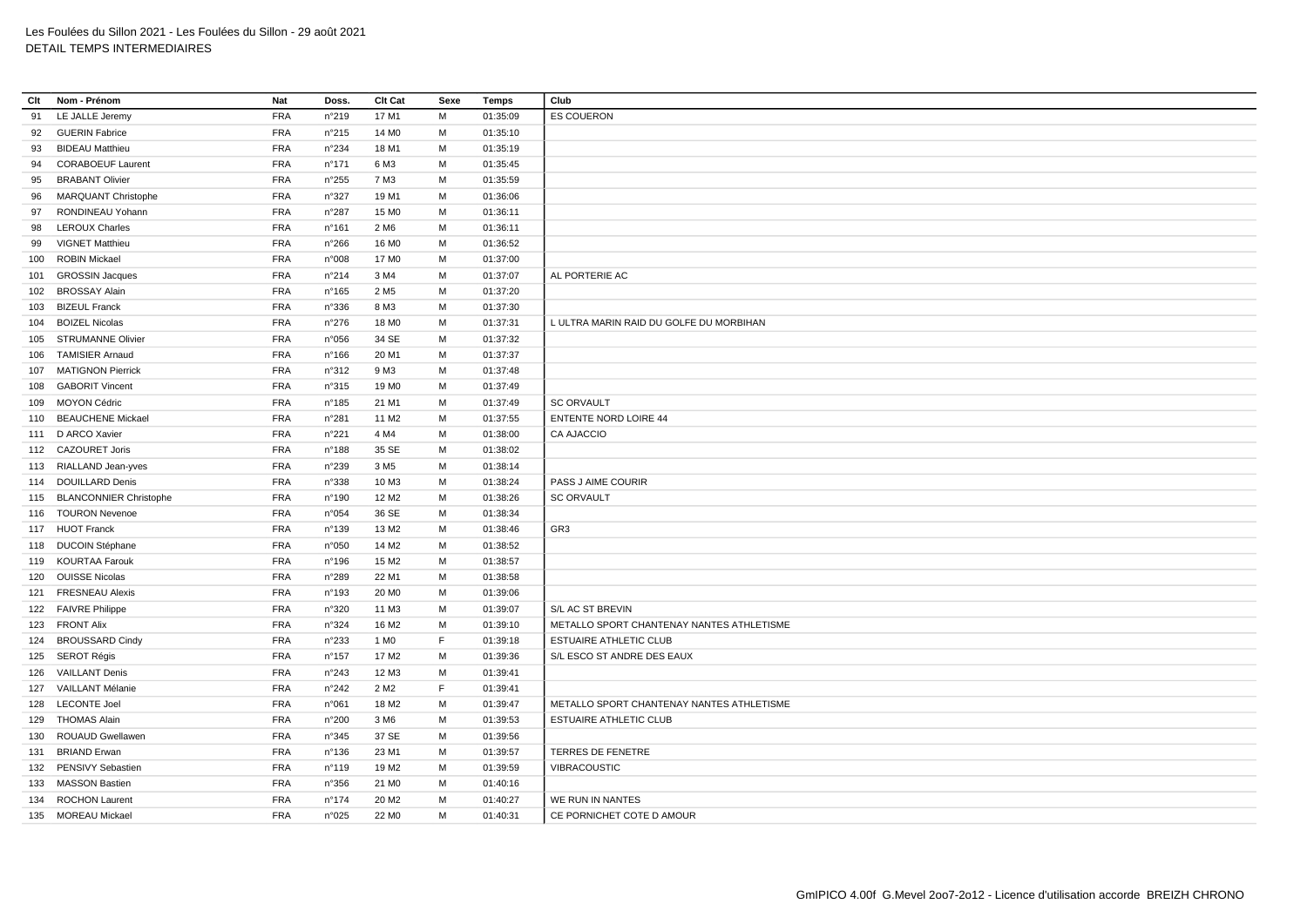| Clt | Nom - Prénom                                  | Nat        | Doss.           | Clt Cat                    | Sexe   | Temps    | Club                                             |
|-----|-----------------------------------------------|------------|-----------------|----------------------------|--------|----------|--------------------------------------------------|
| 136 | <b>JOUAN Sylvain</b>                          | <b>FRA</b> | n°203           | 13 M3                      | M      | 01:40:39 | S/L COTE DE JADE ATHLETIC CLUB                   |
|     | 137 TANGUY Vivien                             | <b>FRA</b> | n°041           | 38 SE                      | м      | 01:40:40 |                                                  |
|     | 138 LE BAYON Eric                             | <b>FRA</b> | n°045           | 23 MO                      | M      | 01:40:42 | MONTOIR ATLANTIQUE CYCLISME TRIATHLON ET RUNNING |
|     | 139 ARNAUD Ludovic                            | <b>FRA</b> | n°213           | 24 M1                      | м      | 01:40:46 |                                                  |
|     | 140 BLANDIN Ludovic                           | <b>FRA</b> | n°063           | 25 M1                      | м      | 01:40:49 |                                                  |
|     | 141 PINCEMIN Vincent                          | <b>FRA</b> | n°062           | 26 M1                      | м      | 01:40:54 |                                                  |
|     | 142 GABRIEL Romain                            | <b>FRA</b> | $n^{\circ}$ 170 | 24 M <sub>0</sub>          | м      | 01:40:57 |                                                  |
|     | 143 BOUILLOT Regis                            | <b>FRA</b> | n°271           | 14 M3                      | м      | 01:40:58 |                                                  |
|     | 144 MECHINEAU Anthony                         | <b>FRA</b> | n°060           | 21 M <sub>2</sub>          | м      | 01:41:01 |                                                  |
|     | 145 MEURLET Henri                             | <b>FRA</b> | $n^{\circ}277$  | 15 M3                      | м      | 01:41:02 |                                                  |
| 146 | <b>GAILLARD Jeremy</b>                        | <b>FRA</b> | n°075           | 39 SE                      | M      | 01:41:04 |                                                  |
|     | 147 GAILLARD Mikael                           | <b>FRA</b> | n°070           | 27 M1                      | M      | 01:41:04 | SAINT NAZAIRE OLYMPIQUE SA                       |
| 148 | <b>TUDAL Gilles</b>                           | <b>FRA</b> | n°307           | 4 M <sub>5</sub>           | м      | 01:41:17 | METALLO SPORT CHANTENAY NANTES ATHLETISME        |
|     | 149 BERTHELOT Johann                          | <b>FRA</b> | n°101           | 28 M1                      | M      | 01:41:45 |                                                  |
|     | 150 NICOLAS Stéphane                          | <b>FRA</b> | $n^{\circ}114$  | 25 M <sub>0</sub>          | м      | 01:42:06 |                                                  |
|     | 151 MALARD Yoann                              | <b>FRA</b> | $n^{\circ}$ 125 | 26 M <sub>0</sub>          | M      | 01:42:07 |                                                  |
|     | 152 COUTANT François                          | <b>FRA</b> | n°129           | 22 M <sub>2</sub>          | м      | 01:42:21 |                                                  |
|     | 153 ROUSSET Bastien                           | <b>FRA</b> | $n^{\circ}$ 147 | 40 SE                      | м      | 01:42:28 |                                                  |
|     | 154 CLAUSSE Fabrice                           | <b>FRA</b> | n°267           | 29 M1                      | м      | 01:42:33 |                                                  |
| 155 | <b>TOUPET Christophe</b>                      | <b>FRA</b> | n°036           | 16 M3                      | м      | 01:42:42 |                                                  |
|     | 156 EL GAMMADI Youness                        | <b>FRA</b> | n°163           | 41 SE                      | M      | 01:42:44 |                                                  |
| 157 | <b>BENOIT Mathieu</b>                         | <b>FRA</b> | $n^{\circ}168$  | 30 M1                      | M      | 01:42:44 |                                                  |
|     | 158 ROCA Julien                               | <b>FRA</b> | n°328           | 27 M <sub>0</sub>          | м      | 01:42:59 | NANTES TRIATHLON                                 |
| 159 | <b>BOURSIER Joël</b>                          | <b>FRA</b> | n°117           | 5 M <sub>5</sub>           | м      | 01:43:04 | SAINT NAZAIRE OLYMPIQUE SA                       |
|     | 160 RIDEL Julien                              | <b>FRA</b> | n°004           | 31 M1                      | м      | 01:43:04 |                                                  |
|     | 161 DERENNE Laurent                           | <b>FRA</b> | n°015           | 17 M3                      | м      | 01:43:06 | CLINIQUE JULES VERNE                             |
|     | 162 KERVADEC Jérôme                           | <b>FRA</b> | n°100           | 32 M1                      | M      | 01:43:13 | SNLS <sub>44</sub>                               |
| 163 | TOUBLANC Sébastien                            | <b>FRA</b> | $n^{\circ}$ 138 | 23 M2                      | м      | 01:43:19 |                                                  |
|     | 164 DAVID Cyril                               | <b>FRA</b> | $n^{\circ}$ 123 | 33 M1                      | M      | 01:43:27 |                                                  |
|     | 165 ROGARD Jean-pierre                        | <b>FRA</b> | n°279           | 24 M <sub>2</sub>          | M      | 01:43:27 | <b>SC ORVAULT</b>                                |
| 166 | <b>BINCZYKI Nicolas</b>                       | <b>FRA</b> | n°083           | 25 M2                      | м      | 01:43:41 |                                                  |
|     | 167 MARTINA Arnaud                            | <b>FRA</b> | n°039           | 28 M <sub>0</sub>          | м      | 01:43:46 |                                                  |
| 168 | <b>BULTEAU Gael</b>                           | <b>FRA</b> | $n^{\circ}103$  | 18 M3                      | м      | 01:43:53 | <b>ES COUERON</b>                                |
|     | 169 DEROUET Jean-pierre                       | <b>FRA</b> | n°104           | 5 M4                       | M      | 01:43:53 | <b>ES COUERON</b>                                |
|     | 170 BRIAND Thierry                            | <b>FRA</b> | n°339           | 26 M <sub>2</sub>          | м      | 01:44:18 |                                                  |
|     |                                               |            |                 |                            |        |          |                                                  |
|     | 171 THIBAUD Jonathan<br>172 BELLAVOINE Xavier | <b>FRA</b> | n°053<br>n°022  | 29 M <sub>0</sub><br>34 M1 | м<br>M | 01:44:31 |                                                  |
|     |                                               | <b>FRA</b> |                 |                            |        | 01:44:33 |                                                  |
|     | 173 MANCUSO Benoit                            | <b>FRA</b> | $n^{\circ}235$  | 35 M1                      | м      | 01:45:09 |                                                  |
|     | 174 FONTENEAU Dylan                           | <b>FRA</b> | n°180           | 42 SE                      | м      | 01:45:14 |                                                  |
|     | 175 LEGLAND Bruno                             | <b>FRA</b> | n°055           | 27 M <sub>2</sub>          | M      | 01:45:19 |                                                  |
|     | 176 LEFEVERE Maxime                           | <b>FRA</b> | n°057           | 28 M <sub>2</sub>          | м      | 01:45:37 |                                                  |
|     | 177 PRALONG Thierry                           | <b>FRA</b> | $n^{\circ}$ 162 | 29 M <sub>2</sub>          | M      | 01:45:40 |                                                  |
|     | 178 BLOT Bruno                                | <b>FRA</b> | n°186           | 19 M3                      | M      | 01:45:53 | AL BOUGUENAIS                                    |
|     | 179 BANNIER Anthony                           | <b>FRA</b> | n°029           | 43 SE                      | м      | 01:45:54 |                                                  |
|     | 180 GUNNARSSON Viktoria                       | <b>FRA</b> | n°074           | 1 SE                       | F      | 01:45:56 |                                                  |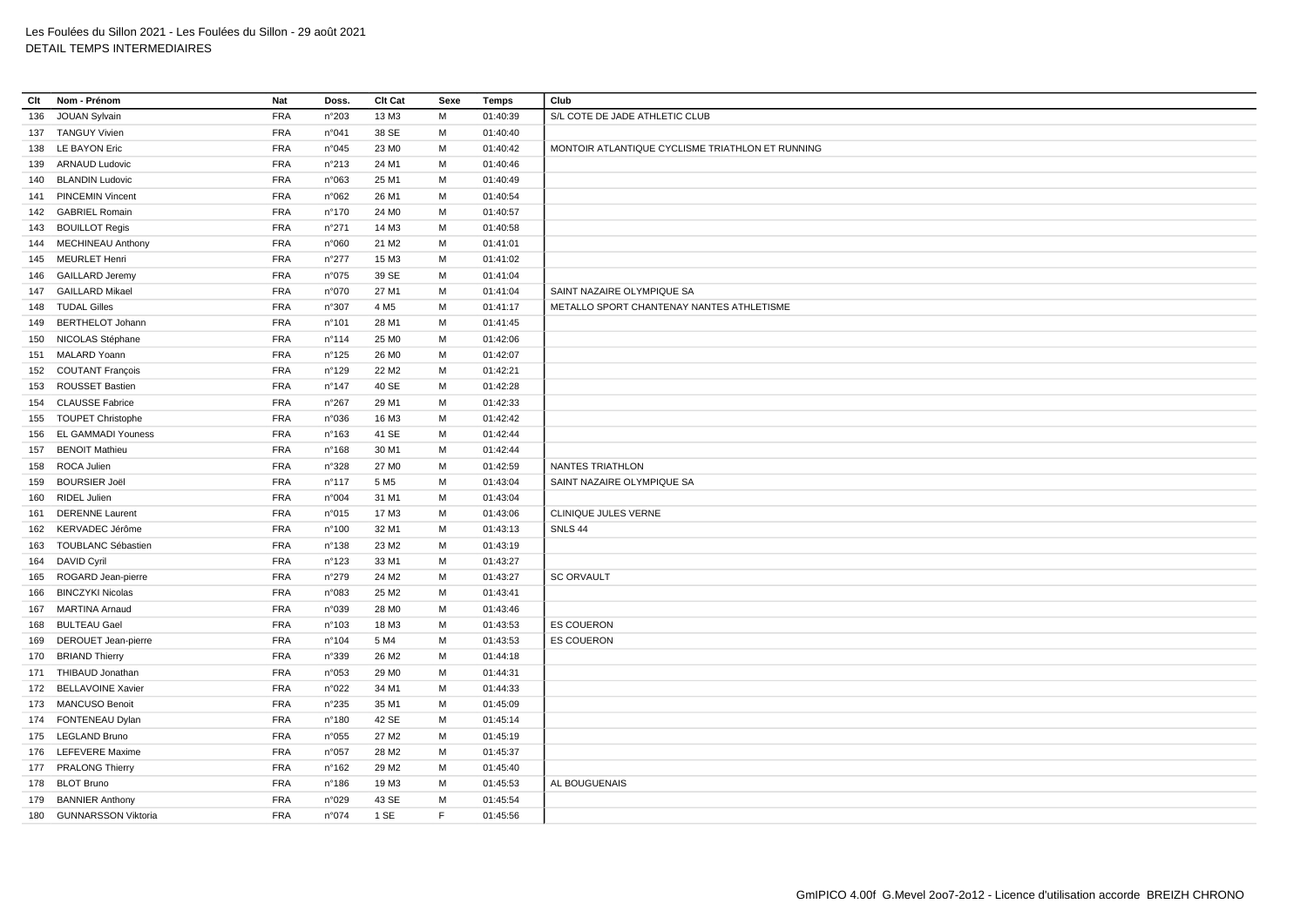| Clt | Nom - Prénom                 | Nat        | Doss.           | Clt Cat           | Sexe | Temps    | Club                                       |
|-----|------------------------------|------------|-----------------|-------------------|------|----------|--------------------------------------------|
| 181 | <b>GASNIER Marc</b>          | <b>FRA</b> | n°173           | 30 M <sub>2</sub> | M    | 01:46:02 | WE RUN IN NANTES                           |
|     | 182 LEBLANC Philippe         | <b>FRA</b> | n°113           | 31 M2             | М    | 01:46:07 | S/L PAYS DE SAINT GILLES VENDEE ATHLETISME |
|     | 183 LE FLOCH Pascal          | <b>FRA</b> | n°179           | 20 M3             | M    | 01:46:22 |                                            |
|     | 184 GOMET Christophe         | <b>FRA</b> | n°301           | 36 M1             | M    | 01:46:37 |                                            |
| 185 | <b>BELLANGER Emmanuel</b>    | <b>FRA</b> | n°106           | 37 M1             | M    | 01:46:37 | S/L LES LEOPARDS GUERCHAIS                 |
| 186 | <b>LARGERON Catherine</b>    | <b>FRA</b> | n°085           | 1 M3              | F    | 01:47:43 | SAINT NAZAIRE OLYMPIQUE SA                 |
| 187 | DALONNEAU Christophe         | <b>FRA</b> | n°178           | 38 M1             | м    | 01:47:53 |                                            |
| 188 | <b>COSQUER Romain</b>        | <b>FRA</b> | n°275           | 44 SE             | M    | 01:47:55 |                                            |
| 189 | <b>RICHARD Julie</b>         | <b>FRA</b> | n°325           | 2 SE              | F    | 01:48:21 | CLUB D ATHLETISME DE MAMOUDZOU             |
| 190 | <b>HAMON Alain</b>           | <b>FRA</b> | n°302           | 4 M <sub>6</sub>  | M    | 01:48:22 |                                            |
|     | 191 HULLO Yann               | <b>FRA</b> | n°121           | 32 M <sub>2</sub> | M    | 01:48:49 | SNRV                                       |
|     | 192 TUAL Mikael              | <b>FRA</b> | n°318           | 33 M2             | M    | 01:49:06 |                                            |
| 193 | DOUILLARD Tyffène            | <b>FRA</b> | n°305           | 3 SE              | F.   | 01:49:14 |                                            |
|     | 194 LOUVEAU Baptiste         | <b>FRA</b> | n°300           | 45 SE             | M    | 01:49:20 |                                            |
| 195 | <b>BLONDEAU Marie-claude</b> | <b>FRA</b> | n°210           | 1 M <sub>5</sub>  | F    | 01:49:34 | S/L LE MANS A 72                           |
| 196 | <b>DEMANGEON Christophe</b>  | <b>FRA</b> | n°197           | 34 M2             | M    | 01:49:44 |                                            |
|     | 197 AUDRAIN Rémy             | <b>FRA</b> | n°132           | 46 SE             | M    | 01:49:59 |                                            |
| 198 | <b>REINIER Charles</b>       | <b>FRA</b> | n°248           | 39 M1             | M    | 01:50:03 |                                            |
| 199 | <b>LAMBERT Franck</b>        | <b>FRA</b> | $n^{\circ}$ 177 | 35 M2             | M    | 01:50:14 |                                            |
| 200 | VANGRIMBERGHE Stephane       | <b>FRA</b> | n°006           | 6 M4              | м    | 01:50:22 | CARQUEFOU AC                               |
| 201 | <b>MICHEL Pierrick</b>       | <b>FRA</b> | n°346           | 6 M <sub>5</sub>  | M    | 01:50:26 | ATHLETIC RETZ SUD LAC                      |
| 202 | <b>BOURDON Jerome</b>        | <b>FRA</b> | n°259           | 40 M1             | M    | 01:50:32 |                                            |
| 203 | <b>PINCET Vincent</b>        | <b>FRA</b> | n°037           | 30 MO             | M    | 01:50:37 |                                            |
| 204 | <b>BIET Marie</b>            | <b>FRA</b> | n°118           | 2 M <sub>0</sub>  | F    | 01:50:46 |                                            |
| 205 | PARESSANT Joel               | <b>FRA</b> | n°218           | 5 M <sub>6</sub>  | M    | 01:50:54 | SAINT NAZAIRE OLYMPIQUE SA                 |
| 206 | <b>DALIDO Valerie</b>        | <b>FRA</b> | n°216           | 2 M3              | F    | 01:50:57 | <b>ES COUERON</b>                          |
| 207 | <b>LESPINASSE Sylvain</b>    | <b>FRA</b> | n°028           | 31 M <sub>0</sub> | М    | 01:50:58 |                                            |
| 208 | <b>DUVEAU Emilie</b>         | <b>FRA</b> | n°051           | 3 M <sub>0</sub>  | F    | 01:51:00 |                                            |
| 209 | MAILLARD Sébastien           | <b>FRA</b> | n°252           | 36 M <sub>2</sub> | M    | 01:51:07 |                                            |
|     | 210 CATREUX Marc             | <b>FRA</b> | n°086           | 7 M <sub>5</sub>  | M    | 01:51:07 | LA POSTE                                   |
|     | 211 BOURGLAN Sophie          | <b>FRA</b> | n°236           | 3 M <sub>2</sub>  | F    | 01:51:25 | AL PORTERIE AC                             |
| 212 | <b>MORICE Claude</b>         | <b>FRA</b> | n°273           | 6 M <sub>6</sub>  | М    | 01:51:32 |                                            |
|     | 213 CABELGUEN Adrien         | <b>FRA</b> | n°232           | 32 M <sub>0</sub> | M    | 01:51:55 |                                            |
|     | 214 DOUAUD Benoist           | <b>FRA</b> | n°124           | 41 M1             | М    | 01:51:59 | SNLS 44                                    |
|     | 215 CADORET Cedric           | <b>FRA</b> | n°134           | 7 M4              | M    | 01:52:04 | SAINT NAZAIRE OLYMPIQUE SA                 |
|     | 216 HALGAND Laurent          | <b>FRA</b> | n°140           | 8 M4              | M    | 01:52:04 | SAINT NAZAIRE OLYMPIQUE SA                 |
|     | 217 THIERRY David            | <b>FRA</b> | $n^{\circ}$ 126 | 21 M3             | М    | 01:52:06 | SAINT NAZAIRE OLYMPIQUE SA                 |
|     |                              |            |                 |                   |      |          |                                            |
|     | 218 CONRAD Nicolas           | <b>FRA</b> | n°082           | 42 M1             | M    | 01:52:11 |                                            |
|     | 219 CARIOU Romain            | <b>FRA</b> | n°335           | 47 SE             | М    | 01:52:26 |                                            |
| 220 | <b>MEIGNEN Freddy</b>        | <b>FRA</b> | $n^{\circ}$ 156 | 33 MO             | M    | 01:52:28 |                                            |
|     | 221 LE BAIL Guillaume        | <b>FRA</b> | $n^{\circ}$ 191 | 34 M <sub>0</sub> | М    | 01:52:31 |                                            |
|     | 222 COANNE Julien            | <b>FRA</b> | n°192           | 35 M <sub>0</sub> | M    | 01:52:31 |                                            |
| 223 | <b>LORCERIE Lionel</b>       | <b>FRA</b> | $n^{\circ}$ 137 | 37 M2             | M    | 01:52:42 |                                            |
|     | 224 MERLE Emmanuel           | <b>FRA</b> | n°044           | 38 M2             | M    | 01:52:42 |                                            |
|     | 225 THOMERE Yvan             | <b>FRA</b> | n°225           | 39 M <sub>2</sub> | M    | 01:52:45 |                                            |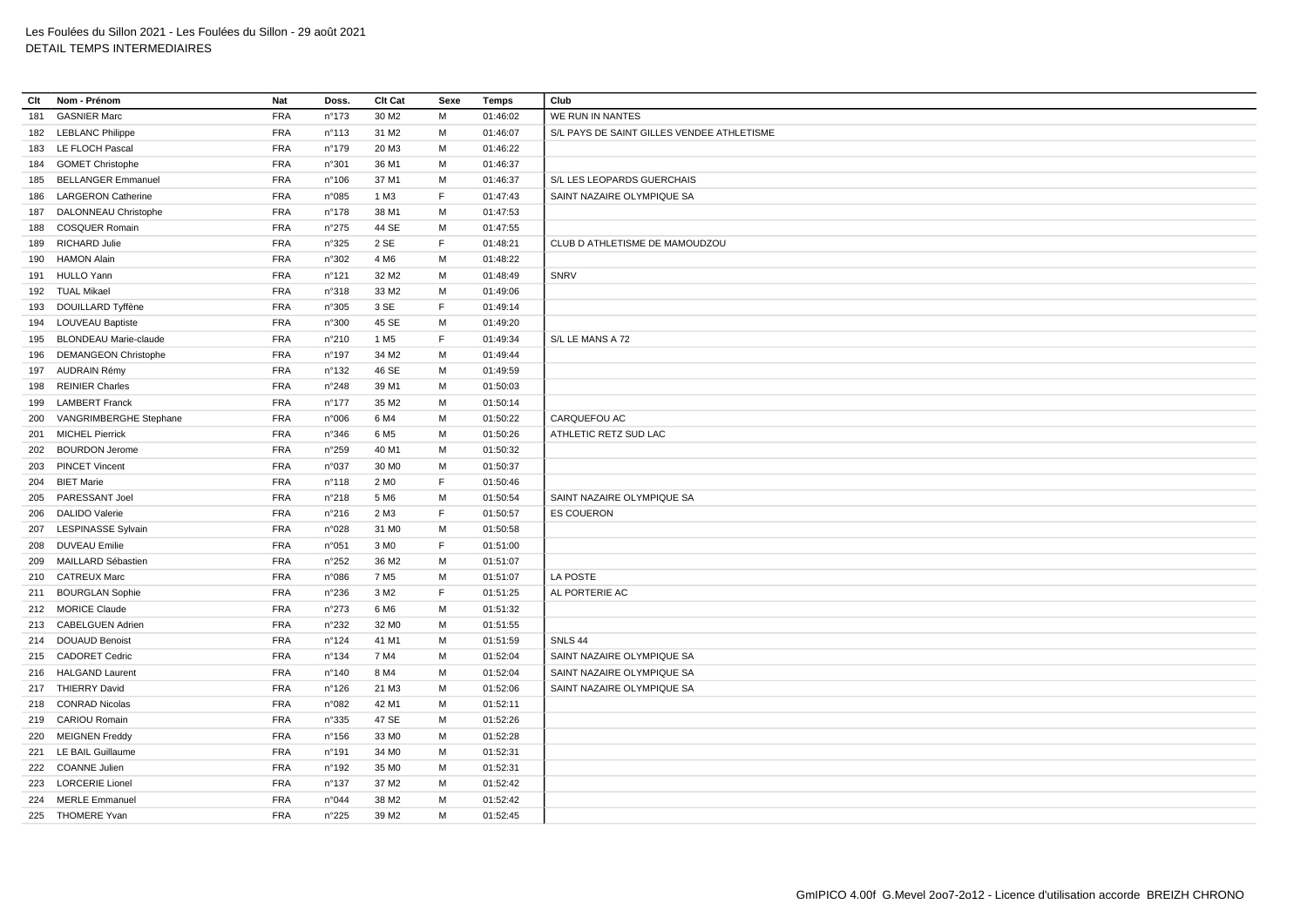| Clt | Nom - Prénom              | Nat        | Doss.          | Clt Cat           | Sexe | Temps    | Club                       |
|-----|---------------------------|------------|----------------|-------------------|------|----------|----------------------------|
| 226 | WAMBERGUE Mickaël         | <b>FRA</b> | n°326          | 43 M1             | M    | 01:52:53 |                            |
|     | 227 ARROUET Fabienne      | <b>FRA</b> | n°246          | 2 M <sub>5</sub>  | F    | 01:52:55 | CE PORNICHET COTE D AMOUR  |
| 228 | <b>BABU Fabienne</b>      | <b>FRA</b> | n°043          | 3 M3              | F    | 01:53:01 | SAINT NAZAIRE OLYMPIQUE SA |
| 229 | <b>LORRAIN Vincent</b>    | <b>FRA</b> | n°211          | 48 SE             | M    | 01:53:21 |                            |
| 230 | RAGAUD Bruno              | <b>FRA</b> | n°206          | 40 M <sub>2</sub> | M    | 01:53:23 | RAGAUD TEAM                |
| 231 | PEIGNE Sébastien          | <b>FRA</b> | n°018          | 44 M1             | M    | 01:53:40 |                            |
|     | 232 GARCIA Benoit         | <b>FRA</b> | n°034          | 45 M1             | M    | 01:53:56 |                            |
| 233 | PRODHOME Nicolas          | <b>FRA</b> | n°332          | 36 MO             | M    | 01:53:58 |                            |
| 234 | <b>MOLLON Emmanuelle</b>  | <b>FRA</b> | n°112          | 3 M1              | F    | 01:54:23 |                            |
| 235 | GUZMAN Hervé              | <b>FRA</b> | n°265          | 22 M3             | М    | 01:54:24 | <b>SNLS 44</b>             |
|     | 236 RABEL Serge           | <b>FRA</b> | n°298          | 9 M4              | М    | 01:54:31 | S/L AC ST BREVIN           |
|     | 237 TARTOUE Aurélien      | <b>FRA</b> | n°309          | 37 M <sub>0</sub> | М    | 01:54:35 |                            |
| 238 | <b>ALIAUME Christian</b>  | <b>FRA</b> | n°142          | 8 M <sub>5</sub>  | М    | 01:54:48 |                            |
| 239 | <b>MAINCHAIN David</b>    | <b>FRA</b> | n°292          | 46 M1             | М    | 01:55:00 |                            |
|     | 240 OLIVAN Evelyne        | <b>FRA</b> | n°254          | 4 SE              | F    | 01:55:05 |                            |
|     | 241 LE CLERE Erwann       | <b>FRA</b> | n°064          | 49 SE             | M    | 01:55:12 |                            |
|     | 242 NICOLAS Linda         | <b>FRA</b> | n°017          | 4 M <sub>0</sub>  | F    | 01:55:16 |                            |
|     | 243 MAIRESSE Christophe   | <b>FRA</b> | n°223          | 47 M1             | M    | 01:55:18 |                            |
| 244 | PRINEAU Christian         | <b>FRA</b> | n°297          | 10 M4             | M    | 01:55:38 | <b>GANBAD COOL</b>         |
|     | 245 DAERON HERVY Nathalie | <b>FRA</b> | n°263          | 1 M4              | F    | 01:55:50 |                            |
| 246 | <b>HERVY Charlotte</b>    | <b>FRA</b> | n°030          | 5 SE              | F    | 01:55:50 | AL BOUGUENAIS              |
| 247 | <b>BERNARD Bruno</b>      | <b>FRA</b> | n°084          | 9 M <sub>5</sub>  | M    | 01:55:51 | <b>CE SEMITAN</b>          |
|     | 248 DUVAL Fabrice         | <b>FRA</b> | n°240          | 41 M2             | M    | 01:56:07 | <b>COURIR A STE LUCE</b>   |
| 249 | <b>GUILLO David</b>       | <b>FRA</b> | n°095          | 38 M <sub>0</sub> | M    | 01:56:19 |                            |
| 250 | SAVIDAN Julien            | <b>FRA</b> | n°094          | 39 MO             | M    | 01:56:19 |                            |
| 251 | <b>HUET Julien</b>        | <b>FRA</b> | n°199          | 48 M1             | М    | 01:56:20 |                            |
|     | 252 RICORDEL Raphael      | <b>FRA</b> | n°096          | 40 M <sub>0</sub> | M    | 01:56:20 |                            |
| 253 | <b>DERIANO Simon</b>      | <b>FRA</b> | n°093          | 41 M <sub>0</sub> | М    | 01:56:20 |                            |
| 254 | <b>GERBAUD Pauline</b>    | <b>FRA</b> | n°097          | 5 M <sub>0</sub>  | E    | 01:56:20 |                            |
| 255 | <b>CRISTEL Didier</b>     | <b>FRA</b> | n°099          | 10 M <sub>5</sub> | M    | 01:56:23 | SAINT NAZAIRE OLYMPIQUE SA |
| 256 | <b>GAUTIER Fabien</b>     | <b>FRA</b> | n°256          | 49 M1             | М    | 01:56:31 |                            |
| 257 | <b>DECLE Eric</b>         | <b>FRA</b> | n°230          | 23 M3             | M    | 01:56:40 |                            |
|     | 258 MARTINA Virginie      | <b>FRA</b> | n°038          | 6 M <sub>0</sub>  | F.   | 01:56:51 |                            |
| 259 | HILY-PEIGNEE Yvan         | <b>FRA</b> | n°159          | 50 M1             | M    | 01:56:53 |                            |
| 260 | <b>BREDOUX Ludovic</b>    | <b>FRA</b> | n°228          | 51 M1             | M    | 01:57:00 | <b>MACTR</b>               |
|     | 261 CALVEZ Frederic       | <b>FRA</b> | $n^{\circ}116$ | 52 M1             | M    | 01:57:45 |                            |
| 262 | <b>BERTHELOT Nicolas</b>  | <b>FRA</b> | n°331          | 24 M3             | M    | 01:58:02 |                            |
|     | 263 JAFFREZ Christine     | <b>FRA</b> | n°198          | 2 M4              | F    | 01:58:12 | <b>ES COUERON</b>          |
|     | 264 CORBIAT Serge         | <b>FRA</b> | n°091          | 11 M4             | M    | 01:58:14 |                            |
| 265 | <b>BEZIER Jacob</b>       | FRA        | n°251          | 25 M3             | M    | 01:58:49 |                            |
| 266 | <b>DANTEC Philippe</b>    | <b>FRA</b> | n°128          | 11 M <sub>5</sub> | M    | 01:58:55 | S/L HERBAUGES ATHLE 44     |
| 267 | <b>VETTORI Dominique</b>  | <b>FRA</b> | n°127          | 7 M <sub>6</sub>  | М    | 01:58:55 | AL BOUGUENAIS              |
| 268 | <b>BHAYAT Stéphanie</b>   | <b>FRA</b> | n°184          | 4 M <sub>2</sub>  | F    | 01:59:04 |                            |
| 269 | <b>POULLAIN Yannick</b>   | <b>FRA</b> | n°027          | 26 M3             | M    | 01:59:10 | <b>TONUS</b>               |
|     | 270 MECHINEAU Isabelle    | <b>FRA</b> | n°059          | 4 M1              | F    | 01:59:18 |                            |
|     |                           |            |                |                   |      |          |                            |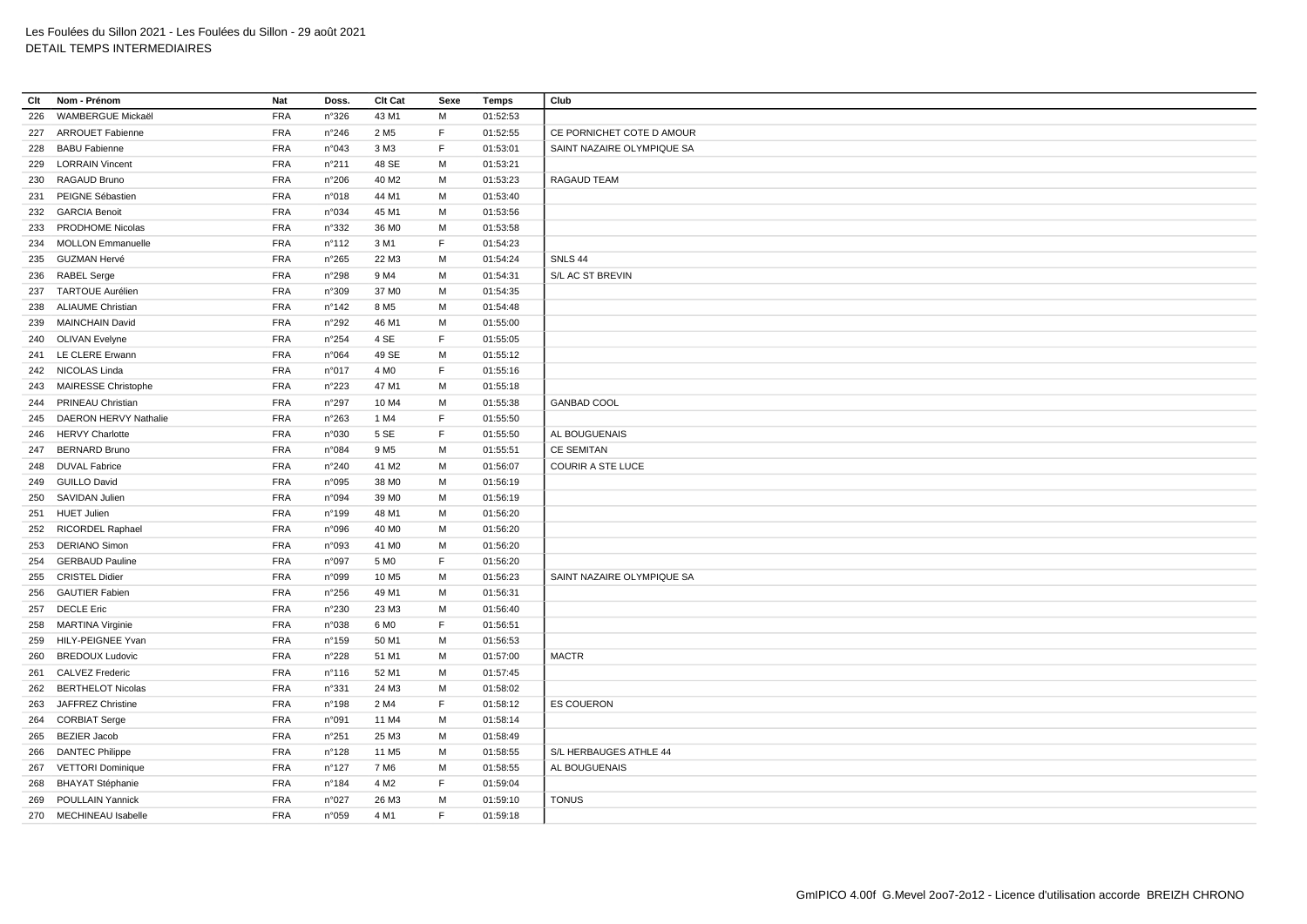| Clt | Nom - Prénom                 | Nat        | Doss.           | Clt Cat           | Sexe | Temps    | Club                           |
|-----|------------------------------|------------|-----------------|-------------------|------|----------|--------------------------------|
| 271 | <b>BROUSSOLLE Olivier</b>    | <b>FRA</b> | n°268           | 53 M1             | M    | 01:59:22 |                                |
|     | 272 CAILLER Chantal          | <b>FRA</b> | n°260           | 1 M <sub>6</sub>  | F    | 01:59:32 | <b>UFCP SAINT HERBLAIN</b>     |
|     | 273 PINEAU Patricia          | <b>FRA</b> | n°299           | 3 M4              | F    | 01:59:33 | S/L AC ST BREVIN               |
|     | 274 TURPIN Frederic          | <b>FRA</b> | n°009           | 42 M2             | M    | 01:59:40 | CARQUEFOU AC                   |
|     | 275 OLIVO Donald             | <b>FRA</b> | n°201           | 43 M2             | M    | 01:59:47 |                                |
|     | 276 RIGOT Sebastien          | <b>FRA</b> | $n^{\circ}$ 194 | 54 M1             | M    | 02:00:10 | <b>ES COUERON</b>              |
|     | 277 DUFEIL Fabien            | <b>FRA</b> | n°208           | 55 M1             | M    | 02:00:25 |                                |
|     | 278 FOMBONNE Gilles          | <b>FRA</b> | n°151           | 1 M <sub>8</sub>  | M    | 02:00:49 |                                |
| 279 | <b>SURGET Bernard</b>        | <b>FRA</b> | $n^{\circ}264$  | 8 M6              | M    | 02:00:50 | SEPT3R                         |
| 280 | <b>DEROUALLE Jean-pierre</b> | <b>FRA</b> | n°354           | 1 M7              | M    | 02:00:50 | <b>ESTUAIRE ATHLETIC CLUB</b>  |
| 281 | <b>BOURDET Emmanuel</b>      | <b>FRA</b> | n°283           | 50 SE             | М    | 02:00:53 |                                |
|     | 282 QUINQUIS Sylvain         | <b>FRA</b> | n°340           | 44 M2             | M    | 02:00:59 |                                |
| 283 | DALIDO Jacques               | <b>FRA</b> | n°217           | 12 M4             | м    | 02:01:30 | <b>ES COUERON</b>              |
|     | 284 DA SILVA Fanny           | <b>FRA</b> | $n^{\circ}120$  | 6 SE              | F    | 02:02:20 |                                |
|     | 285 LE DORZE Gurvan          | <b>FRA</b> | n°092           | 51 SE             | м    | 02:02:21 |                                |
| 286 | <b>DUGAST Christelle</b>     | <b>FRA</b> | n°329           | 4 M3              | F    | 02:03:33 | <b>COURIR A SAUTRON</b>        |
|     | 287 PHAM MINH Chuong         | <b>FRA</b> | n°089           | 27 M3             | M    | 02:03:42 |                                |
| 288 | PERIO Ludovic                | <b>FRA</b> | n°343           | 45 M2             | м    | 02:03:48 |                                |
| 289 | PERIO Fabienne               | <b>FRA</b> | n°344           | 5 M1              | F    | 02:03:48 |                                |
| 290 | <b>DENNIEL Alain</b>         | <b>FRA</b> | n°262           | 12 M <sub>5</sub> | м    | 02:03:58 |                                |
| 291 | HANQUEZ Gaëtan               | <b>FRA</b> | $n^{\circ}$ 172 | 42 M <sub>0</sub> | м    | 02:04:00 | WE RUN IN NANTES               |
|     | 292 GIRAUDET Patrick         | <b>FRA</b> | n°229           | 28 M3             | M    | 02:04:36 |                                |
| 293 | <b>ADVENARD Claude</b>       | <b>FRA</b> | n°295           | 13 M <sub>5</sub> | м    | 02:04:57 | ESTUAIRE ATHLETIC CLUB         |
| 294 | <b>GIQUEL Roméric</b>        | <b>FRA</b> | n°306           | 56 M1             | М    | 02:05:15 | <b>ES COUERON</b>              |
|     | 295 BOURMAUD Jean-michel     | <b>FRA</b> | $n^{\circ}$ 154 | 13 M4             | м    | 02:05:22 | UA CANTON DE SAVENAY           |
| 296 | <b>THUILLIER Christophe</b>  | <b>FRA</b> | n°047           | 46 M2             | M    | 02:05:22 |                                |
| 297 | <b>TREMOUREUX Xavier</b>     | <b>FRA</b> | n°102           | 47 M2             | М    | 02:05:30 | <b>TEAM KALENJI</b>            |
| 298 | <b>CHEVALIER Julien</b>      | <b>FRA</b> | n°286           | 43 MO             | М    | 02:05:46 |                                |
| 299 | JEGUIRIM Pascal              | <b>FRA</b> | n°313           | 14 M4             | м    | 02:05:47 | SAINT NAZAIRE OLYMPIQUE SA     |
| 300 | SAUVOUREL Pascale            | <b>FRA</b> | $n^{\circ}$ 130 | 4 M4              | E    | 02:05:47 | SAINT NAZAIRE OLYMPIQUE SA     |
| 301 | PHAM MINH Karine             | <b>FRA</b> | n°090           | 5 M <sub>2</sub>  | F    | 02:06:02 |                                |
| 302 | <b>GRIVEAU France</b>        | <b>FRA</b> | n°285           | 7 M <sub>0</sub>  | E    | 02:06:07 | 73R                            |
| 303 | <b>CORBILLE Jean-marie</b>   | <b>FRA</b> | n°280           | 14 M <sub>5</sub> | М    | 02:06:07 | ASS SEPT 3R ST GILDAS DES BOIS |
|     | 304 LE ROY Alain             | <b>FRA</b> | n°341           | 29 M3             | M    | 02:06:42 |                                |
|     | 305 LEMAITRE Régis           | <b>FRA</b> | n°024           | 30 M3             | м    | 02:06:57 |                                |
| 306 | <b>CHOTARD Alain</b>         | <b>FRA</b> | $n^{\circ}$ 182 | 15 M <sub>5</sub> | M    | 02:07:09 | SAINT NAZAIRE OLYMPIQUE SA     |
|     | 307 CHOTARD Sabine           | <b>FRA</b> | $n^{\circ}$ 181 | 3 M <sub>5</sub>  | F    | 02:07:09 | SAINT NAZAIRE OLYMPIQUE SA     |
| 308 | DOUILLARD Thibaud            | <b>FRA</b> | n°052           | 5 ES              | M    | 02:07:50 |                                |
| 309 | <b>SIMON Sebastien</b>       | <b>FRA</b> | n°284           | 44 M <sub>0</sub> | M    | 02:08:20 | SNLS 44                        |
| 310 | <b>GAUDIN Jean-luc</b>       | <b>FRA</b> | $n^{\circ}160$  | 48 M2             | M    | 02:08:48 |                                |
|     | 311 DUMONT Emmanuelle        | <b>FRA</b> | n°109           | 6 M1              | F    | 02:09:42 | SAINT NAZAIRE OLYMPIQUE SA     |
|     | 312 DESMAS Maxime            | <b>FRA</b> | n°108           | 57 M1             | M    | 02:09:42 | SAINT NAZAIRE OLYMPIQUE SA     |
|     | 313 GRASLAND Lionel          | <b>FRA</b> | n°023           | 31 M3             | м    | 02:09:46 |                                |
|     | 314 RONDINEAU Aurélie        | <b>FRA</b> | n°333           | 8 MO              | E    | 02:10:01 |                                |
|     | 315 ROUXEL Aurélie           | <b>FRA</b> | n°071           | 7 SE              | F    | 02:12:27 |                                |